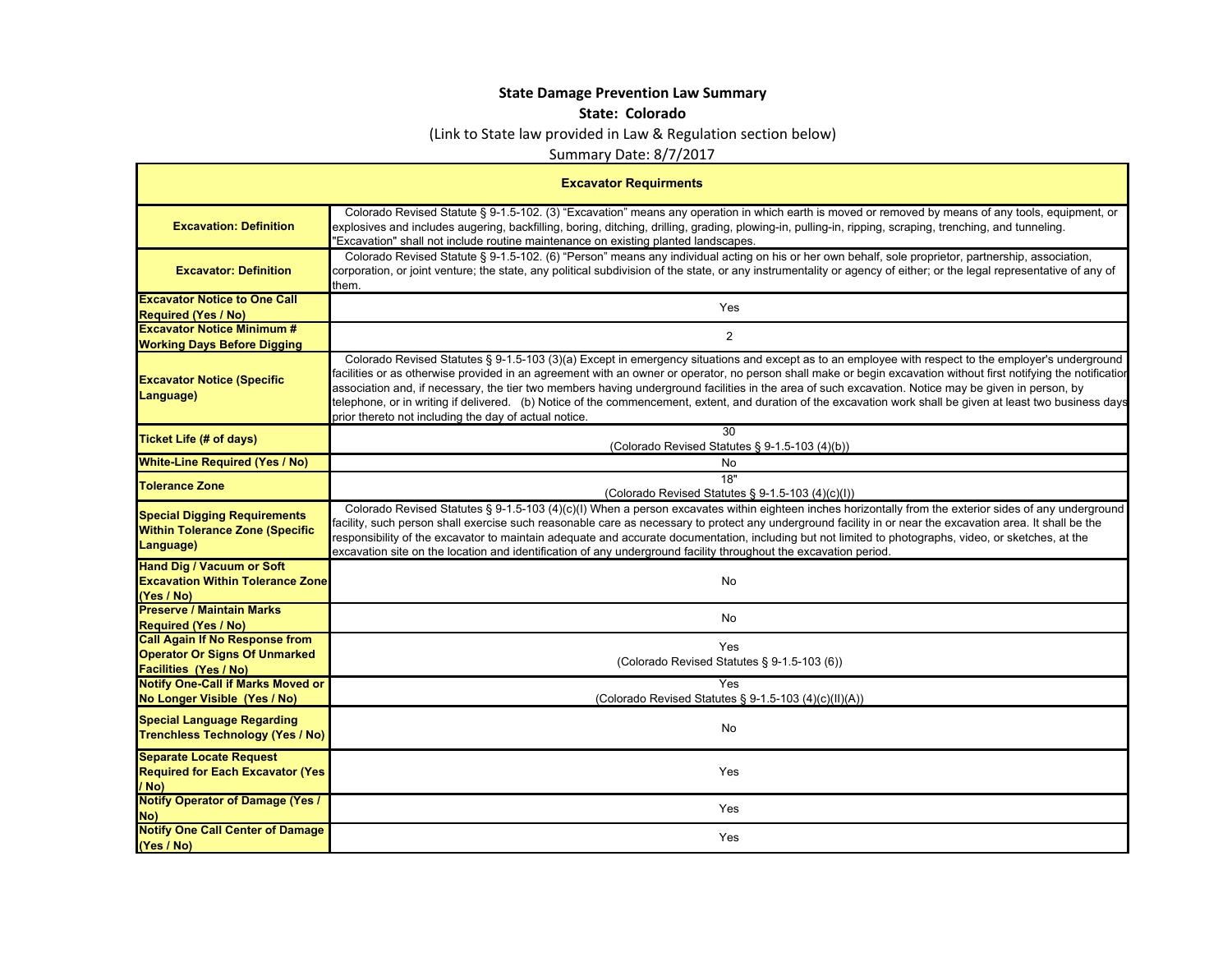| <b>Call 911 if Hazardous Materials</b><br><b>Released (Yes / No)</b>                            | No                                                                                                                                                                                                                                                                                                                                                                                                                                                                                                                                                                                                                                                                                                                                                                                                                                                                                                                                                                                                                                                                                                                                                                                                                                                                                                                                                                                                                                                                                                                                                                                                                                                                                                                                                                                                                                                                                                                                                                                                                                                                                                                                                                                                                                                                                    |  |
|-------------------------------------------------------------------------------------------------|---------------------------------------------------------------------------------------------------------------------------------------------------------------------------------------------------------------------------------------------------------------------------------------------------------------------------------------------------------------------------------------------------------------------------------------------------------------------------------------------------------------------------------------------------------------------------------------------------------------------------------------------------------------------------------------------------------------------------------------------------------------------------------------------------------------------------------------------------------------------------------------------------------------------------------------------------------------------------------------------------------------------------------------------------------------------------------------------------------------------------------------------------------------------------------------------------------------------------------------------------------------------------------------------------------------------------------------------------------------------------------------------------------------------------------------------------------------------------------------------------------------------------------------------------------------------------------------------------------------------------------------------------------------------------------------------------------------------------------------------------------------------------------------------------------------------------------------------------------------------------------------------------------------------------------------------------------------------------------------------------------------------------------------------------------------------------------------------------------------------------------------------------------------------------------------------------------------------------------------------------------------------------------------|--|
| <b>Notice Exemptions (Yes / No)</b>                                                             | Yes                                                                                                                                                                                                                                                                                                                                                                                                                                                                                                                                                                                                                                                                                                                                                                                                                                                                                                                                                                                                                                                                                                                                                                                                                                                                                                                                                                                                                                                                                                                                                                                                                                                                                                                                                                                                                                                                                                                                                                                                                                                                                                                                                                                                                                                                                   |  |
| <b>Notice Exemptions (Specific</b><br>Language))                                                | Colorado Revised Statutes § 9-1.5-102 (3) Excavation shall not include routine maintenance on existing planted landscapes(6.5) Routine<br>maintenance means a regular activity that happens at least once per year on an existing planted landscape if earth is not disturbed at a depth of more than<br>twelve inches by nonmechanical means or four inches by mechanical means and if the activities are not intended to permanently lessen the ground cover o<br>lower the existing ground contours. Mechanical equipment used for routine maintenance tasks shall be defined as aerators, hand-held rototillers, soil<br>injection needles, lawn edgers, overseeders, and hand tools.<br>§ 9-1.5-103 (3)(a) Except in emergency situations and except as to an employee with respect to the employer's underground facilities or as otherwise<br>provided in an agreement with an owner or operator, no person shall make or begin excavation without first notifying the notification association and, if<br>necessary, the tier two members having underground facilities in the area of such excavation. Notice may be given in person, by telephone, or in writing if<br>delivered.<br>$\S$ 9-1.5-104.5 (2)(a) Any person who intends to excavate shall notify the notification association pursuant to section 9-1.5-103 prior to commencing any<br>excavation activity. For purposes of this paragraph (a), excavation shall not include an excavation by a rancher or a farmer, as defined in section 42-20-<br>108.5, C.R.S., occurring on a ranch or farm unless such excavation is for a nonagricultural purpose. (b) Any person, other than a homeowner, rancher, or<br>farmer, as defined in section 42-20-108.5, C.R.S., working on such homeowner's, rancher's, or farmer's property, who fails to notify the notification<br>association or the affected owner or operator pursuant to paragraph (a) of this subsection (2) shall be liable for a civil penalty in the amount of two hundred<br>dollars.                                                                                                                                                                                                                                                           |  |
| <b>Operator Response</b>                                                                        |                                                                                                                                                                                                                                                                                                                                                                                                                                                                                                                                                                                                                                                                                                                                                                                                                                                                                                                                                                                                                                                                                                                                                                                                                                                                                                                                                                                                                                                                                                                                                                                                                                                                                                                                                                                                                                                                                                                                                                                                                                                                                                                                                                                                                                                                                       |  |
| Minimum # Days for Operator to<br><b>Respond After Receiving Notice</b><br>(Generally)          | $\overline{2}$                                                                                                                                                                                                                                                                                                                                                                                                                                                                                                                                                                                                                                                                                                                                                                                                                                                                                                                                                                                                                                                                                                                                                                                                                                                                                                                                                                                                                                                                                                                                                                                                                                                                                                                                                                                                                                                                                                                                                                                                                                                                                                                                                                                                                                                                        |  |
| <b>Operator Requirements to</b><br><b>Respond to Locate Notification</b><br>(Specific Language) | Colorado Revised Statutes § 9-1.5-103 (4)(a) Any owner or operator receiving notice pursuant to subsection (3) of this section shall, at no cost to the<br>excavator, use reasonable care to advise the excavator of the location and size of any underground facilities in the proposed excavation area by marking th<br>location of the facilities with clearly identifiable markings within eighteen inches horizontally from the exterior sides of any such facilities. Such markings sha<br>include the depth, if known, and shall be made pursuant to the uniform color code as approved by the utility location and coordinating council of the<br>American public works association. In the event any person is involved in excavating across a preexisting underground facility, the owner of such facility<br>shall, upon a predetermined agreement at the request of the excavator or the owner, provide on-site assistance. Any owner or operator receiving notice<br>concerning an excavator's intent to excavate shall use reasonable care to advise the excavator of the absence of any underground facilities in the proposed<br>excavation area by communicating directly with the excavator and providing documentation thereof, if requested, or by clearly marking that no underground<br>facilities exist in the proposed excavation area. Owners and operators shall, within the time limits specified in subsection (6) of this section, provide to the<br>excavator evidence, if any, of facilities abandoned after January 1, 2001, known to the owner or operator to be in the proposed excavation area (6) If<br>documentation requested and needed by an excavator pursuant to subsection (4) of this section is not provided by the owner or operator pursuant thereto<br>within two business days, not including the day of actual notice, or such later time as agreed upon by the excavator and the owner or operator or if the<br>documentation provided fails to identify the location of the underground facilities, the excavator shall immediately give notice to the notification association c<br>the owner or operator and may proceed and shall not be liable for such damage except upon proof of such excavator's lack of reasonable care. |  |
| <b>Minimum Standards for Locator</b><br><b>Qualifications (Yes / No)</b>                        | No                                                                                                                                                                                                                                                                                                                                                                                                                                                                                                                                                                                                                                                                                                                                                                                                                                                                                                                                                                                                                                                                                                                                                                                                                                                                                                                                                                                                                                                                                                                                                                                                                                                                                                                                                                                                                                                                                                                                                                                                                                                                                                                                                                                                                                                                                    |  |
| <b>Minimum Standards for Locator</b><br><b>Qualifications</b><br>(Specific Language)            | Not addressed.                                                                                                                                                                                                                                                                                                                                                                                                                                                                                                                                                                                                                                                                                                                                                                                                                                                                                                                                                                                                                                                                                                                                                                                                                                                                                                                                                                                                                                                                                                                                                                                                                                                                                                                                                                                                                                                                                                                                                                                                                                                                                                                                                                                                                                                                        |  |
| <b>Law Specifies Marking Standards</b><br><b>Other Than Color</b><br>(Yes / No)                 | Yes                                                                                                                                                                                                                                                                                                                                                                                                                                                                                                                                                                                                                                                                                                                                                                                                                                                                                                                                                                                                                                                                                                                                                                                                                                                                                                                                                                                                                                                                                                                                                                                                                                                                                                                                                                                                                                                                                                                                                                                                                                                                                                                                                                                                                                                                                   |  |
| <b>Law Specifies Marking Standards</b><br><b>Other Than Color (Specific</b><br>Language)        | Colorado Revised Statutes § 9-1.5-103 (4)(a) Any owner or operator receiving notice pursuant to subsection (3) of this section shall, at no cost to the<br>excavator, use reasonable care to advise the excavator of the location and size of any underground facilities in the proposed excavation area by marking th<br>location of the facilities with clearly identifiable markings within eighteen inches horizontally from the exterior sides of any such facilities Such markings<br>shall include the depth, if known, and shall be made pursuant to the uniform color code as approved by the utility location and coordinating council of the<br>American public works association                                                                                                                                                                                                                                                                                                                                                                                                                                                                                                                                                                                                                                                                                                                                                                                                                                                                                                                                                                                                                                                                                                                                                                                                                                                                                                                                                                                                                                                                                                                                                                                          |  |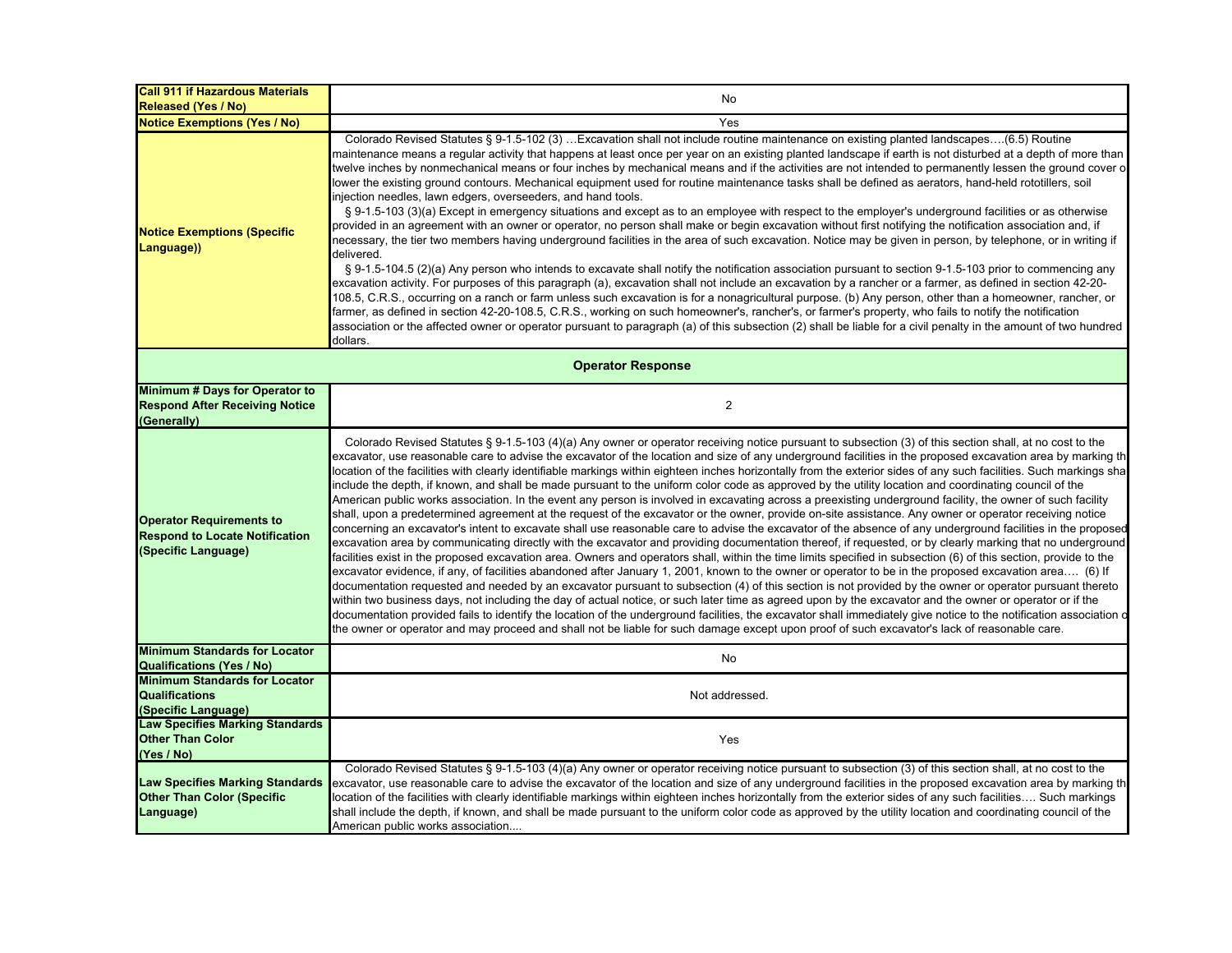| Law Includes Specific Language<br>For Operators To Locate Sewer<br>Laterals (Yes / No)                                                     | No                                                                                                                                                                                                                                                                                                                                                                                                                                                                                                                                                                                                                                                                                                                                                                                                                                                                                                                                                                                                         |
|--------------------------------------------------------------------------------------------------------------------------------------------|------------------------------------------------------------------------------------------------------------------------------------------------------------------------------------------------------------------------------------------------------------------------------------------------------------------------------------------------------------------------------------------------------------------------------------------------------------------------------------------------------------------------------------------------------------------------------------------------------------------------------------------------------------------------------------------------------------------------------------------------------------------------------------------------------------------------------------------------------------------------------------------------------------------------------------------------------------------------------------------------------------|
| Law Includes Specific Language<br><b>For Operators To Locate</b><br><b>Abandoned Facilities (Yes / No)</b>                                 | Yes                                                                                                                                                                                                                                                                                                                                                                                                                                                                                                                                                                                                                                                                                                                                                                                                                                                                                                                                                                                                        |
| <b>Operator Must Locate Abandoned</b><br><b>Facilities</b><br>(Specific Language)                                                          | Colorado Revised Statutes § 9-1.5-103 (4)(a) Owners and operators shall, within the time limits specified in subsection (6) of this section, provide to the<br>excavator evidence, if any, of facilities abandoned after January 1, 2001, known to the owner or operator to be in the proposed excavation area.<br>§ 9-1.5-107. Notice of removal of underground facilities. At least ten days before beginning an excavation to remove an underground facility that is a<br>gastransmission pipeline that has been abandoned or is unused and is not located in a public road, street, alley, or right-of-way dedicated to public use, the<br>excavator shall notify each owner of record and occupant of the real property where such underground facility is located.  For purposes of this section, an<br>underground facility is not considered abandoned or unused if it<br>is in operation for its intended purpose or is being actively maintained with reasonable anticipation of a<br>future use |
| <b>Positive Response Required -</b><br><b>Operator Contact Excavator</b><br>(Yes / No)                                                     | Yes                                                                                                                                                                                                                                                                                                                                                                                                                                                                                                                                                                                                                                                                                                                                                                                                                                                                                                                                                                                                        |
| <b>Positive Response Required -</b><br><b>Operator Contact Excavator</b><br>(Specific Language)                                            | Colorado Revised Statutes § 9-1.5-103 (4)(a)  Any owner or operator receiving notice concerning an excavator's intent to excavate shall use reasonable<br>care to advise the excavator of the absence of any underground facilities in the proposed excavation area by communicating directly with the excavator and<br>providing documentation thereof, if requested, or by clearly marking that no underground facilities exist in the proposed excavation area. Owners and<br>operators shall, within the time limits specified in subsection (6) of this section, provide to the excavator evidence, if any, of facilities abandoned after<br>January 1, 2001, known to the owner or operator to be in the proposed excavation area.                                                                                                                                                                                                                                                                   |
| <b>Positive Response Required -</b><br><b>Operator Contact One Call Center</b><br>(Yes / No)                                               | No                                                                                                                                                                                                                                                                                                                                                                                                                                                                                                                                                                                                                                                                                                                                                                                                                                                                                                                                                                                                         |
| <b>Positive Response Required -</b><br><b>Operator Contact One Call Center</b><br>(Specific Language)                                      | Not addressed                                                                                                                                                                                                                                                                                                                                                                                                                                                                                                                                                                                                                                                                                                                                                                                                                                                                                                                                                                                              |
| <b>Positive Response - One-Call</b><br><b>Automated (Yes / No)</b>                                                                         | No                                                                                                                                                                                                                                                                                                                                                                                                                                                                                                                                                                                                                                                                                                                                                                                                                                                                                                                                                                                                         |
| <b>Operator Must Provide One-Call</b><br><b>Center with Information On</b><br><b>Locations of Buried Facilities (Yes)</b><br>/ No)         | Yes                                                                                                                                                                                                                                                                                                                                                                                                                                                                                                                                                                                                                                                                                                                                                                                                                                                                                                                                                                                                        |
| <b>Operator Must Provide One-Call</b><br><b>Center with Information On</b><br><b>Locations of Buried Facilities</b><br>(Specific Language) | Colorado Revised Statutes § 9-1.5-105 (1)  (2) All underground facility owners and operators except the Colorado department of transportation shall be<br>members of the notification association  (3) Except as provided in subsection (2) of this section, each member of the notification association shall<br>provide all of the locations of any underground facilities which such member owns or operates to the notification association, and the association shall<br>maintain such information on file for use by excavators.                                                                                                                                                                                                                                                                                                                                                                                                                                                                     |
| <b>Operator Must Update Information</b><br>On Locations of Buried Facilities<br>(Yes / No)                                                 | Yes                                                                                                                                                                                                                                                                                                                                                                                                                                                                                                                                                                                                                                                                                                                                                                                                                                                                                                                                                                                                        |
| <b>Operator Must Update Information</b><br><b>On Locations of Buried Facilities</b><br>(Specific Language)                                 | Addressed not in the Colorado law but in the Revised ByLaws of the Utility Notification Center of Colorado, Article II, Section 10.g, Tier One and Tier Two<br>members, at their cost, shall periodically update the information they provide to the Utility Notification Center regarding the location of the Member's<br>underground facilities. The updated information shall be provided in such format as is compatible with the equipment and data base maintained by the<br>Corporation.                                                                                                                                                                                                                                                                                                                                                                                                                                                                                                            |
| <b>New Facilities Must Be Locatable</b><br><b>Electronically</b><br>(Yes / No)                                                             | No                                                                                                                                                                                                                                                                                                                                                                                                                                                                                                                                                                                                                                                                                                                                                                                                                                                                                                                                                                                                         |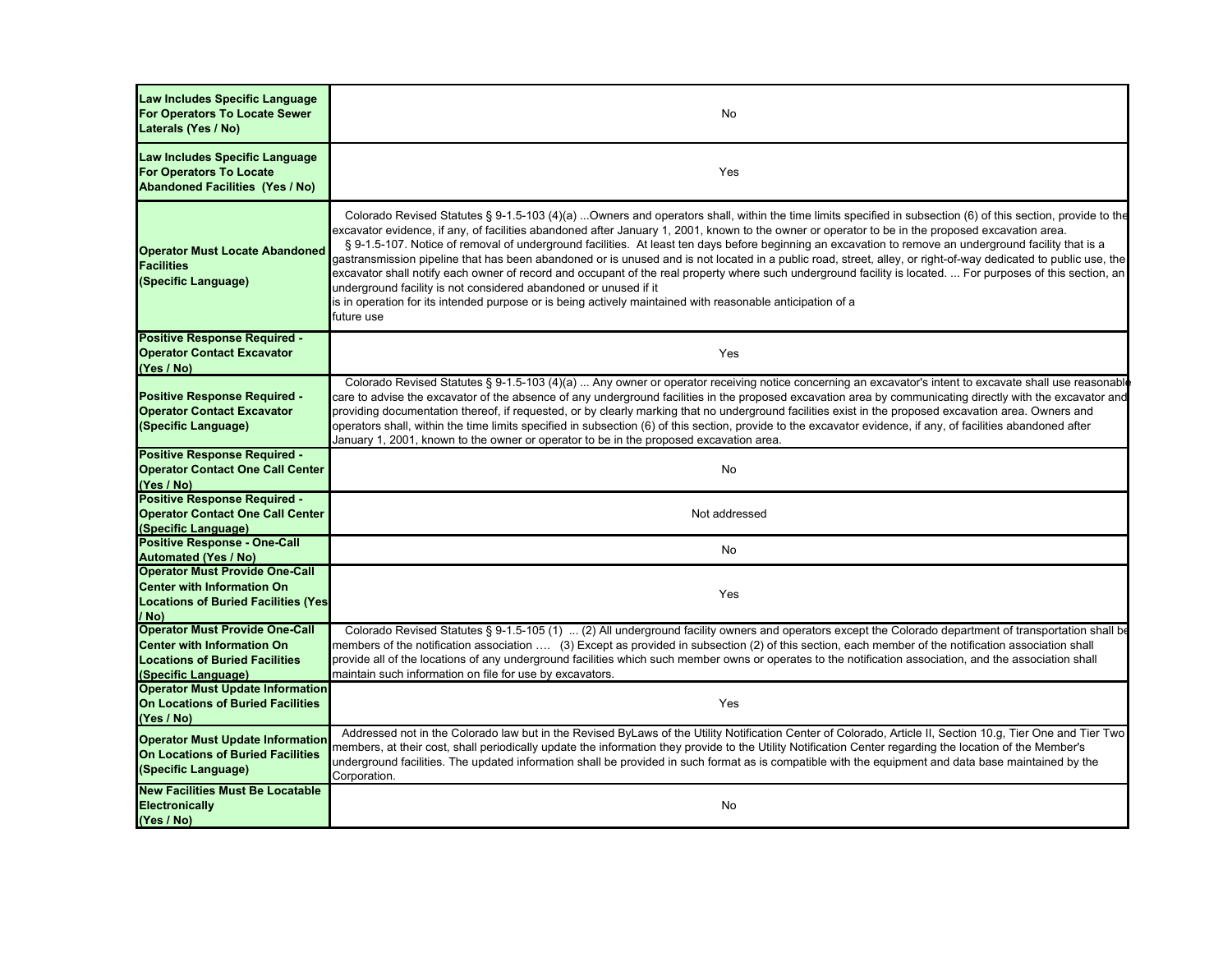| <b>New Facilities Must Be Locatable</b><br><b>Electronically (Specific Language)</b>             | Not addressed.                                                                                                                                                                                                                                                                                                                                                                                                                                                                                                                                                                                                                                                                                                                                                                                                                                                                                                                                                                                                                                                                                                                                                                                                                                                                                                                                                                                                                                                                                                                                                                                                |  |
|--------------------------------------------------------------------------------------------------|---------------------------------------------------------------------------------------------------------------------------------------------------------------------------------------------------------------------------------------------------------------------------------------------------------------------------------------------------------------------------------------------------------------------------------------------------------------------------------------------------------------------------------------------------------------------------------------------------------------------------------------------------------------------------------------------------------------------------------------------------------------------------------------------------------------------------------------------------------------------------------------------------------------------------------------------------------------------------------------------------------------------------------------------------------------------------------------------------------------------------------------------------------------------------------------------------------------------------------------------------------------------------------------------------------------------------------------------------------------------------------------------------------------------------------------------------------------------------------------------------------------------------------------------------------------------------------------------------------------|--|
| Design Request (Yes / No)                                                                        | Yes<br>(Colorado Revised Statutes § 9-1.5-103 (2))                                                                                                                                                                                                                                                                                                                                                                                                                                                                                                                                                                                                                                                                                                                                                                                                                                                                                                                                                                                                                                                                                                                                                                                                                                                                                                                                                                                                                                                                                                                                                            |  |
| <b>One Call, Enforcement, and Reporting</b>                                                      |                                                                                                                                                                                                                                                                                                                                                                                                                                                                                                                                                                                                                                                                                                                                                                                                                                                                                                                                                                                                                                                                                                                                                                                                                                                                                                                                                                                                                                                                                                                                                                                                               |  |
| <b>Mandatory One Call Membership</b><br>(Yes / No)                                               | Yes                                                                                                                                                                                                                                                                                                                                                                                                                                                                                                                                                                                                                                                                                                                                                                                                                                                                                                                                                                                                                                                                                                                                                                                                                                                                                                                                                                                                                                                                                                                                                                                                           |  |
| <b>One Call Membership Exemptions</b><br>(Yes / No)                                              | Yes                                                                                                                                                                                                                                                                                                                                                                                                                                                                                                                                                                                                                                                                                                                                                                                                                                                                                                                                                                                                                                                                                                                                                                                                                                                                                                                                                                                                                                                                                                                                                                                                           |  |
| <b>One Call Membership Exemptions</b><br>(Specific Language)                                     | Colorado Revised Statutes § 9-1.5-105 (2) All underground facility owners and operators except the Colorado department of transportation shall be<br>members of the notification association (6) This section shall not apply to any owner or occupant of real property under which underground facilities are<br>buried if such facilities are used solely to furnish service or commodities to such real property and no part of such facilities is located in a public street,<br>county road, alley, or right-of-way dedicated to public use.                                                                                                                                                                                                                                                                                                                                                                                                                                                                                                                                                                                                                                                                                                                                                                                                                                                                                                                                                                                                                                                             |  |
| <b>One-Call Law Addresses Board</b><br>Make-Up (Yes / No)                                        | Yes                                                                                                                                                                                                                                                                                                                                                                                                                                                                                                                                                                                                                                                                                                                                                                                                                                                                                                                                                                                                                                                                                                                                                                                                                                                                                                                                                                                                                                                                                                                                                                                                           |  |
| <b>One-Call Law Addresses Board</b><br><b>Make-Up (Specific Language)</b>                        | Colorado Revised Statutes § 9-1.5-105 (4) The notification association shall be governed by a board of directors which is representative of the<br>membership of the association and shall have at least one director that is a tier two member. The board of directors shall be elected by the membership of<br>the association pursuant to the bylaws of the association.                                                                                                                                                                                                                                                                                                                                                                                                                                                                                                                                                                                                                                                                                                                                                                                                                                                                                                                                                                                                                                                                                                                                                                                                                                   |  |
| <b>Separate Body Designated to</b><br><b>Advise Enforcement Authority</b><br>(Yes / No)          | No                                                                                                                                                                                                                                                                                                                                                                                                                                                                                                                                                                                                                                                                                                                                                                                                                                                                                                                                                                                                                                                                                                                                                                                                                                                                                                                                                                                                                                                                                                                                                                                                            |  |
| <b>Separate Body Designated to</b><br><b>Advise Enforcement Authority</b><br>(Specific Language) | Not addressed.                                                                                                                                                                                                                                                                                                                                                                                                                                                                                                                                                                                                                                                                                                                                                                                                                                                                                                                                                                                                                                                                                                                                                                                                                                                                                                                                                                                                                                                                                                                                                                                                |  |
| <b>Penalties / Fines Excavators</b><br>(Yes / No)                                                | Yes                                                                                                                                                                                                                                                                                                                                                                                                                                                                                                                                                                                                                                                                                                                                                                                                                                                                                                                                                                                                                                                                                                                                                                                                                                                                                                                                                                                                                                                                                                                                                                                                           |  |
| <b>Penalties / Fines Excavators</b><br>(Specific Language)                                       | Colorado Revised Statutes § 9-1.5-104.5 (2)(a) Any person who intends to excavate shall notify the notification association pursuant to section 9-1.5-103<br>prior to commencing any excavation activity.  (b) Any person, other than a homeowner, rancher, or farmer, as defined in section 42-20-108.5, C.R.S.,<br>working on such homeowner's, rancher's, or farmer's property, who fails to notify the notification association or the affected owner or operator pursuant to<br>paragraph (a) of this subsection (2) shall be liable for a civil penalty in the amount of two hundred dollars. (c)(I) If any person, other than a homeowner,<br>rancher, or farmer, as defined in section 42-20-108.5, C.R.S., working on such homeowner's, rancher's, or farmer's property, fails to comply with paragraph<br>(a) of this subsection (2) and damages an underground facility during excavation, such person shall be liable for a civil penalty in the amount of five<br>thousand dollars for the first offense and up to twenty-five thousand dollars for each subsequent offense within a twelve-month period after the first offense.<br>Upon a first offense, such person shall be required to complete an excavation safety training program with the notification association. (II) If any person fails<br>to comply with paragraph (a) of this subsection (2) on more than three separate occasions within a twelve-month period from the date of the first failure to<br>comply with paragraph (a) of this subsection (2), then the civil penalty shall be up to seventy-five thousand dollars. |  |
| <b>Penalties / Fines Operators</b><br>(Yes / No)                                                 | Yes                                                                                                                                                                                                                                                                                                                                                                                                                                                                                                                                                                                                                                                                                                                                                                                                                                                                                                                                                                                                                                                                                                                                                                                                                                                                                                                                                                                                                                                                                                                                                                                                           |  |
| <b>Penalties / Fines Operators</b><br>(Specific Language)                                        | Colorado Revised Statutes § 9-1.5-104.5 (1)(a) Every owner or operator of an underground facility in this state shall join the notification association<br>pursuant to section 9-1.5-105. (b) Any owner or operator of an underground facility who does not join the notification association in accordance with<br>paragraph (a) of this subsection (1) shall be liable for a civil penalty of two hundred dollars. (c)(I) If any underground facility located in the service area of an<br>owner or operator is damaged as a result of such owner or operator's failure to comply with paragraph (a) of this subsection (1), the court shall impose upor<br>such owner or operator a civil penalty in the amount of five thousand dollars for the first offense and up to twenty-five thousand dollars for each subsequent<br>offense within a twelve-month period after the first offense. Upon a first offense, the owner or operator shall be required by the court to complete an<br>excavation safety training program with the notification association. (II) If any owner or operator fails to comply with paragraph (a) of this subsection (1) on<br>more than three separate occasions within a twelve-month period from the date of the first failure to comply with paragraph (a) of this subsection (1), then<br>the civil penalty shall be up to seventy-five thousand dollars.                                                                                                                                                                                                                |  |
| Penalties / Fines Other (Yes / No)                                                               | No                                                                                                                                                                                                                                                                                                                                                                                                                                                                                                                                                                                                                                                                                                                                                                                                                                                                                                                                                                                                                                                                                                                                                                                                                                                                                                                                                                                                                                                                                                                                                                                                            |  |